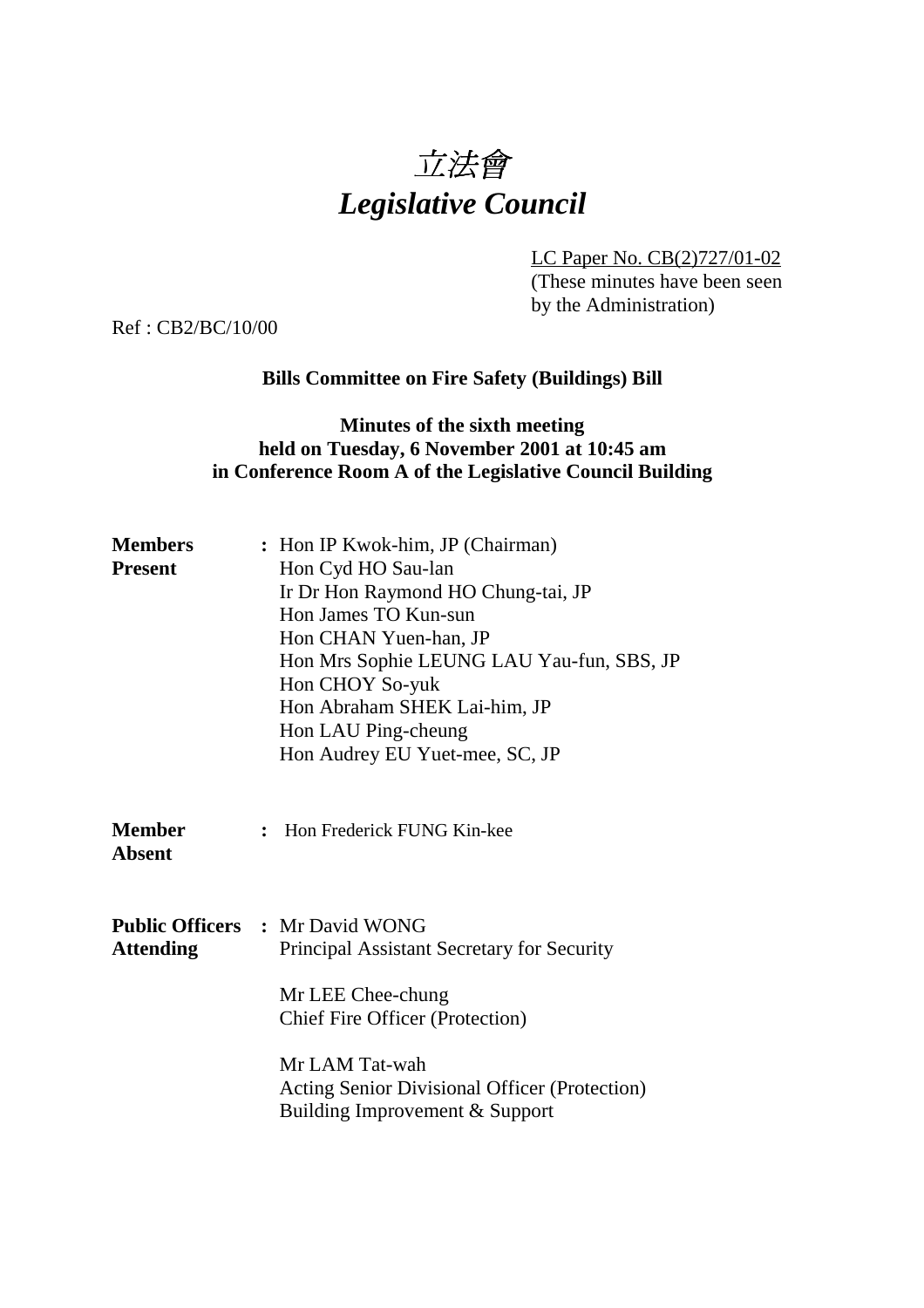|                                      | Mr C C TSANG<br><b>Assistant Director</b><br><b>Existing Building 2</b> |  |
|--------------------------------------|-------------------------------------------------------------------------|--|
|                                      | Mr HO Cham<br><b>Chief Building Surveyor</b><br><b>Fire Safety</b>      |  |
|                                      | Mr W B MADDAFORD<br><b>Senior Assistant Law Draftsman</b>               |  |
|                                      | Mr Vidy CHEUNG<br><b>Senior Government Counsel</b>                      |  |
|                                      | Mr Damian CHAN<br><b>Assistant Secretary for Security</b>               |  |
| <b>Clerk</b> in<br><b>Attendance</b> | : Mrs Sharon TONG<br>Chief Assistant Secretary (2) 1                    |  |
| <b>Staff in</b><br><b>Attendance</b> | : Miss Connie FUNG<br><b>Assistant Legal Adviser 3</b>                  |  |
|                                      | Miss Mary SO<br>Senior Assistant Secretary (2) 8                        |  |
|                                      |                                                                         |  |

# **I. Meeting with the Administration**

The Bills Committee deliberated (Index of proceedings attached at the **Annex**).

2. As requested by the Bills Committee, the Administration agreed to consider the following two suggestions -

- a) The membership of the independent advisory committee referred in clause 5(10) of the Bill should be more broadly represented; and
- b) Guidance notes to owners/occupiers on the general principles which would be adopted by the Buildings Department for exercising discretion to exempt the compliance of certain fire safety construction requirements should be made more comprehensive.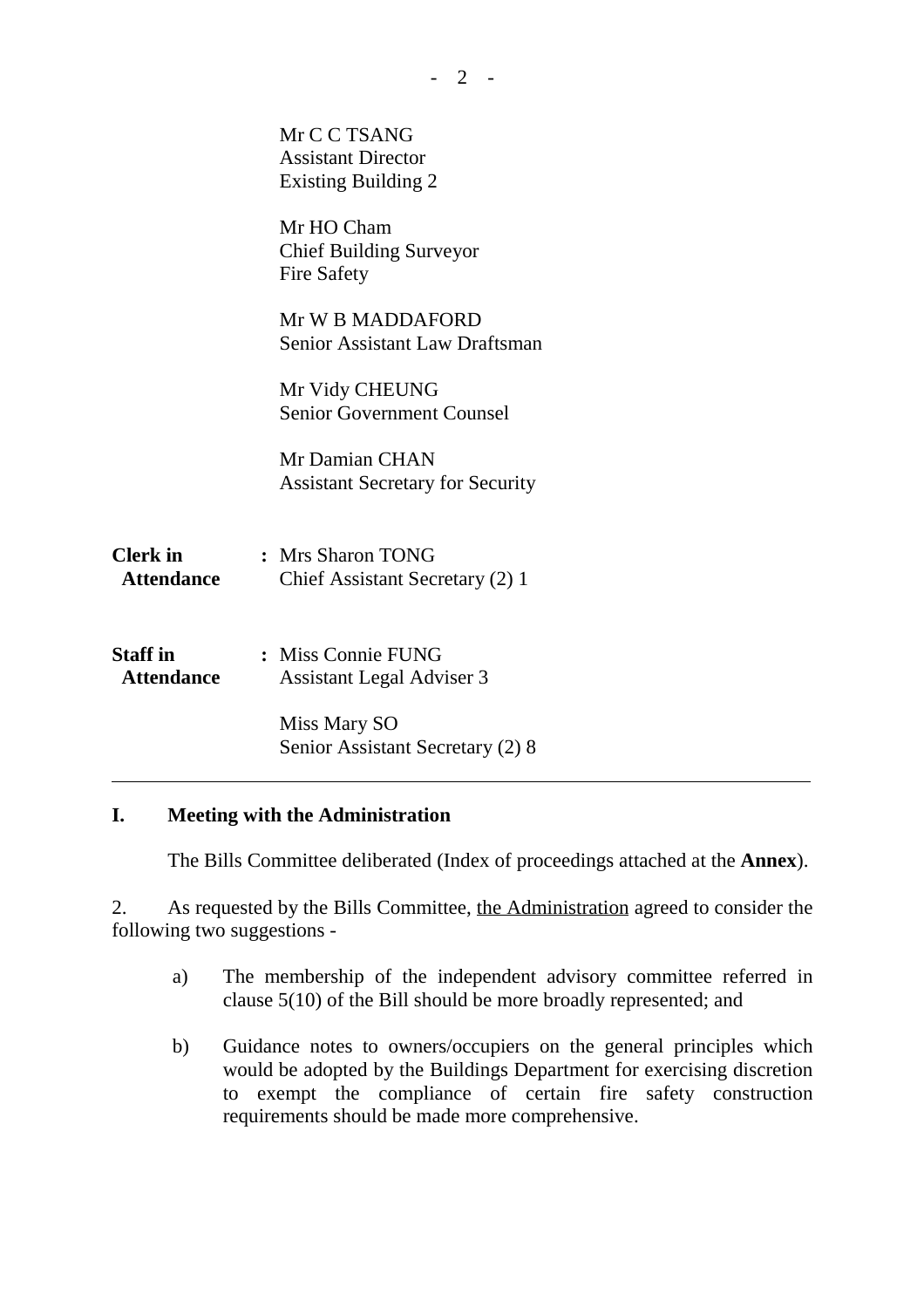# **II. Date of next meeting**

3. Members agreed to hold the next meeting on 23 November 2001 at 8:30 am to continue discussion on the Bill.

4. There being no other business, the meeting ended at 12:30 pm.

Legislative Council Secretariat 20 November 2001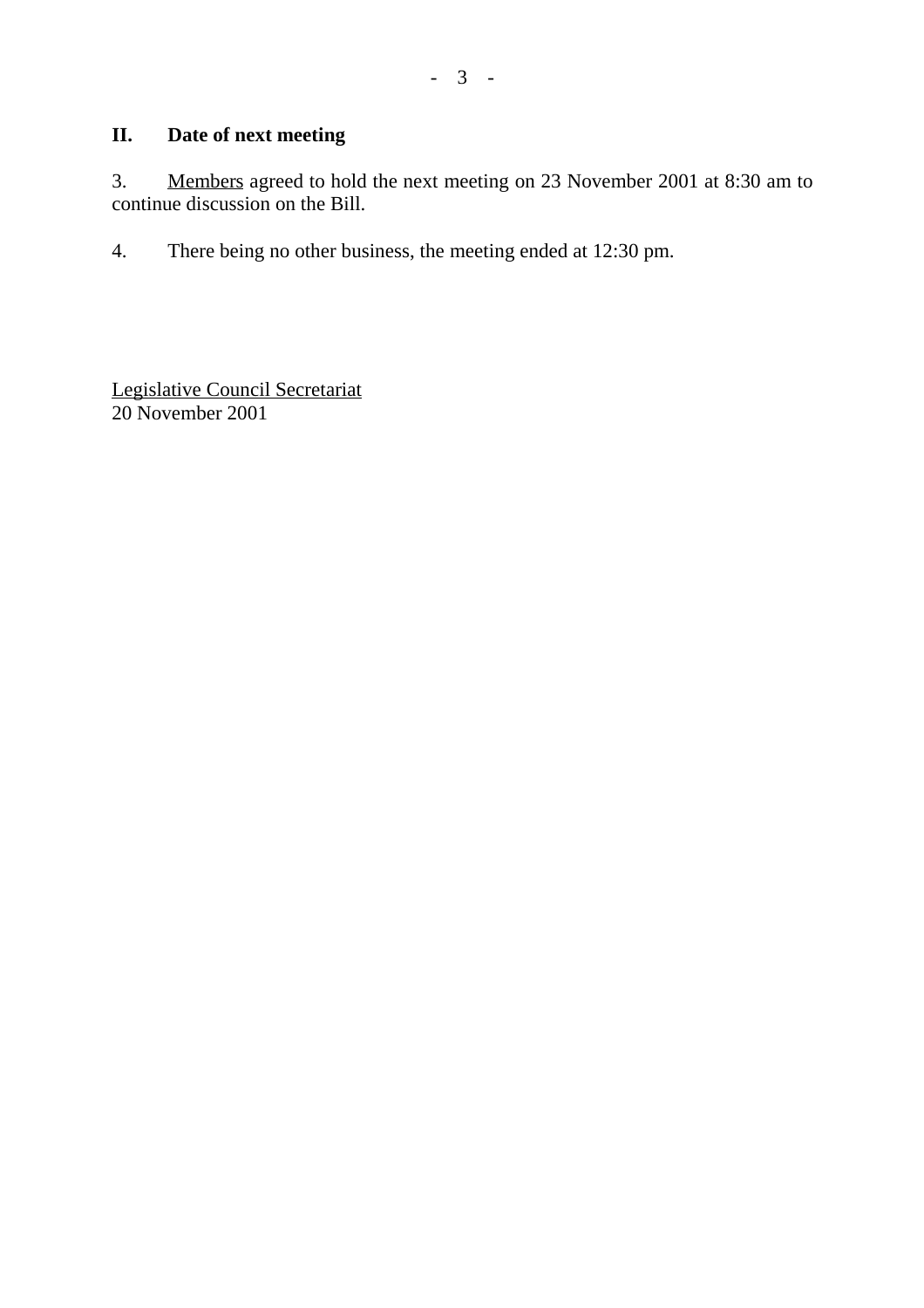# **Proceedings of the meeting of the Bills Committee on Fire Safety (Buildings) Bill on Tuesday, 6 November 2001, at 10:45 am in Conference Room A of the Legislative Council Building**

| Time          | <b>Speaker</b>     | Subject(s)                                                                                             | <b>Action</b> |
|---------------|--------------------|--------------------------------------------------------------------------------------------------------|---------------|
|               |                    |                                                                                                        | required      |
| $0000 - 0220$ | Chairman           | Opening remarks                                                                                        |               |
| $0221 - 0233$ | Admin              | Administration's response to issues raised by<br>members at the meeting on 12 October 2001<br>(Part 1) |               |
| 0234 - 0358   | Chairman           | Ditto                                                                                                  |               |
| $0359 - 0419$ | Ms CHOY So-yuk     | Ditto                                                                                                  |               |
| $0420 - 0525$ | Chairman           | Ditto                                                                                                  |               |
| $0526 - 0725$ | Admin              | Ditto                                                                                                  |               |
| $0726 - 0801$ | Ms CHOY So-yuk     | Ditto                                                                                                  |               |
| 0802 - 1048   | Chairman           | Commencement date of the Bill should be subject<br>to the approval of the Legislative Council          |               |
| $1049 - 1138$ | ALA3               | Ditto                                                                                                  |               |
| $1139 - 1156$ | Chairman           | Ditto                                                                                                  |               |
| 1157 - 1243   | ALA3               | Ditto                                                                                                  |               |
| 1244 - 1249   | Chairman           | Ditto                                                                                                  |               |
| $1250 - 1544$ | Admin              | Ditto                                                                                                  |               |
| 1545 - 1644   | Chairman           | Ditto                                                                                                  |               |
| $1645 - 1710$ | Admin              | Ditto                                                                                                  |               |
| 1711 - 1822   | Ms Audrey EU       | Need for complementary measures to be put in<br>place prior to the implementation of the Bill          |               |
| 1823 - 2052   | Admin              | Ditto                                                                                                  |               |
| $2053 - 2211$ | Chairman           | Commencement date of the Bill should be subject<br>to the approval of the Legislative Council          |               |
| 2212 - 2245   | Miss CHAN Yuen-han | Ditto                                                                                                  |               |
| 2246 - 2247   | Chairman           | Ditto                                                                                                  |               |
| 2248 - 2254   | ALA3               | Ditto                                                                                                  |               |
| 2255 - 2307   | Miss CHAN Yuen-han | Ditto                                                                                                  |               |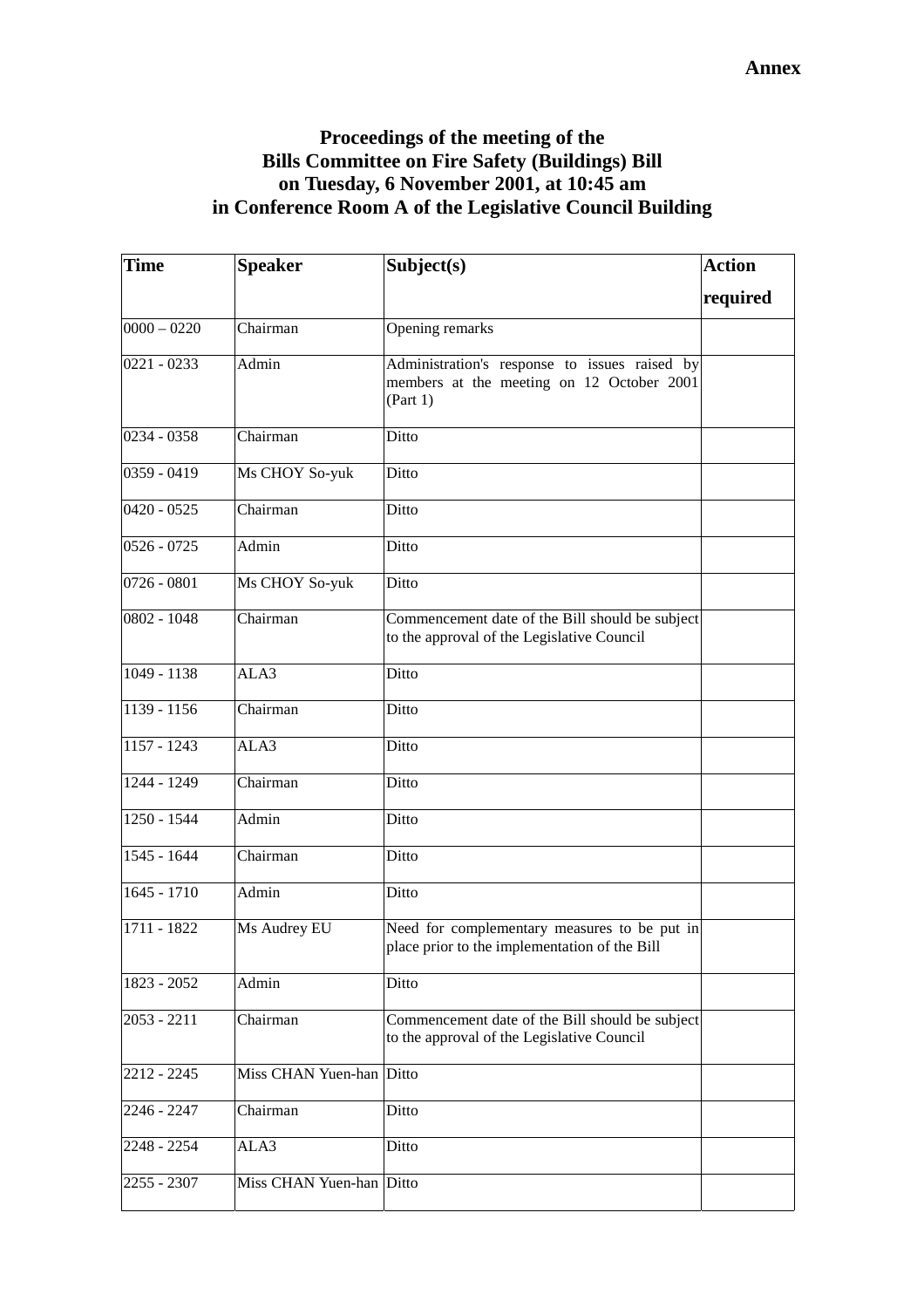| $2308 - 2448$ | Admin           | Ditto                                                                                                                                                                                               |  |
|---------------|-----------------|-----------------------------------------------------------------------------------------------------------------------------------------------------------------------------------------------------|--|
| 2449 - 2451   | Chairman        | Ditto                                                                                                                                                                                               |  |
| 2452 - 2637   | Miss Cyd HO     | Ditto                                                                                                                                                                                               |  |
| $2638 - 2656$ | Chairman        | Ditto                                                                                                                                                                                               |  |
| 2657 - 2931   | Ms CHOY So-yuk  | Draft circular letter that the Fire Services<br>Department is considering in exempting owners<br>from<br>complying<br>with certain fire<br>safety<br>requirements stipulated in the Bill            |  |
| 2932 - 3228   | Admin           | Ditto                                                                                                                                                                                               |  |
| 3229 - 3234   | Ms CHOY So-yuk  | Ditto                                                                                                                                                                                               |  |
| 3235 - 3313   | Admin           | Ditto                                                                                                                                                                                               |  |
| $3314 - 3420$ | Ms CHOY So-yuk  | Ditto                                                                                                                                                                                               |  |
| 3421 - 3616   | Admin           | Ditto                                                                                                                                                                                               |  |
| 3617 - 3735   | Ms CHOY So-yuk  | Ditto                                                                                                                                                                                               |  |
| 3736 - 3739   | Chairman        | Ditto                                                                                                                                                                                               |  |
| 3739 - 4005   | Admin           | Ditto                                                                                                                                                                                               |  |
| $4006 - 4051$ | Mr Raymond HO   | Ditto                                                                                                                                                                                               |  |
| $4052 - 4110$ | Mr Abraham SHEK | Ditto                                                                                                                                                                                               |  |
| 4111 - 4357   | Chairman        | Composition of the advisory committee to ensure<br>fair and practical consideration of any alternative<br>fire safety measures as proposed by owners                                                |  |
| $4358 - 4711$ | Admin           | Ditto                                                                                                                                                                                               |  |
| 4712 - 4747   | Mr Abraham SHEK | Ditto                                                                                                                                                                                               |  |
| 4748 - 4753   | Chairman        | Ditto                                                                                                                                                                                               |  |
| 4754 - 4801   | Mr Abraham SHEK | Ditto                                                                                                                                                                                               |  |
| 4802 - 4924   | Chairman        | Ditto                                                                                                                                                                                               |  |
| 4925 - 4938   | Admin           | Ditto                                                                                                                                                                                               |  |
| 4939 - 4947   | Chairman        | Ditto                                                                                                                                                                                               |  |
| 4948 - 5012   | Ms Audrey EU    | Draft circular letter and guidance notes that the<br>enforcement authorities were considering in<br>exempting owners from complying with certain<br>fire safety requirements stipulated in the Bill |  |
| $5013 - 5032$ | Chairman        | Ditto                                                                                                                                                                                               |  |
| 5033 - 5249   | Admin           | Ditto                                                                                                                                                                                               |  |
| 5250 - 5338   | Chairman        | Ditto                                                                                                                                                                                               |  |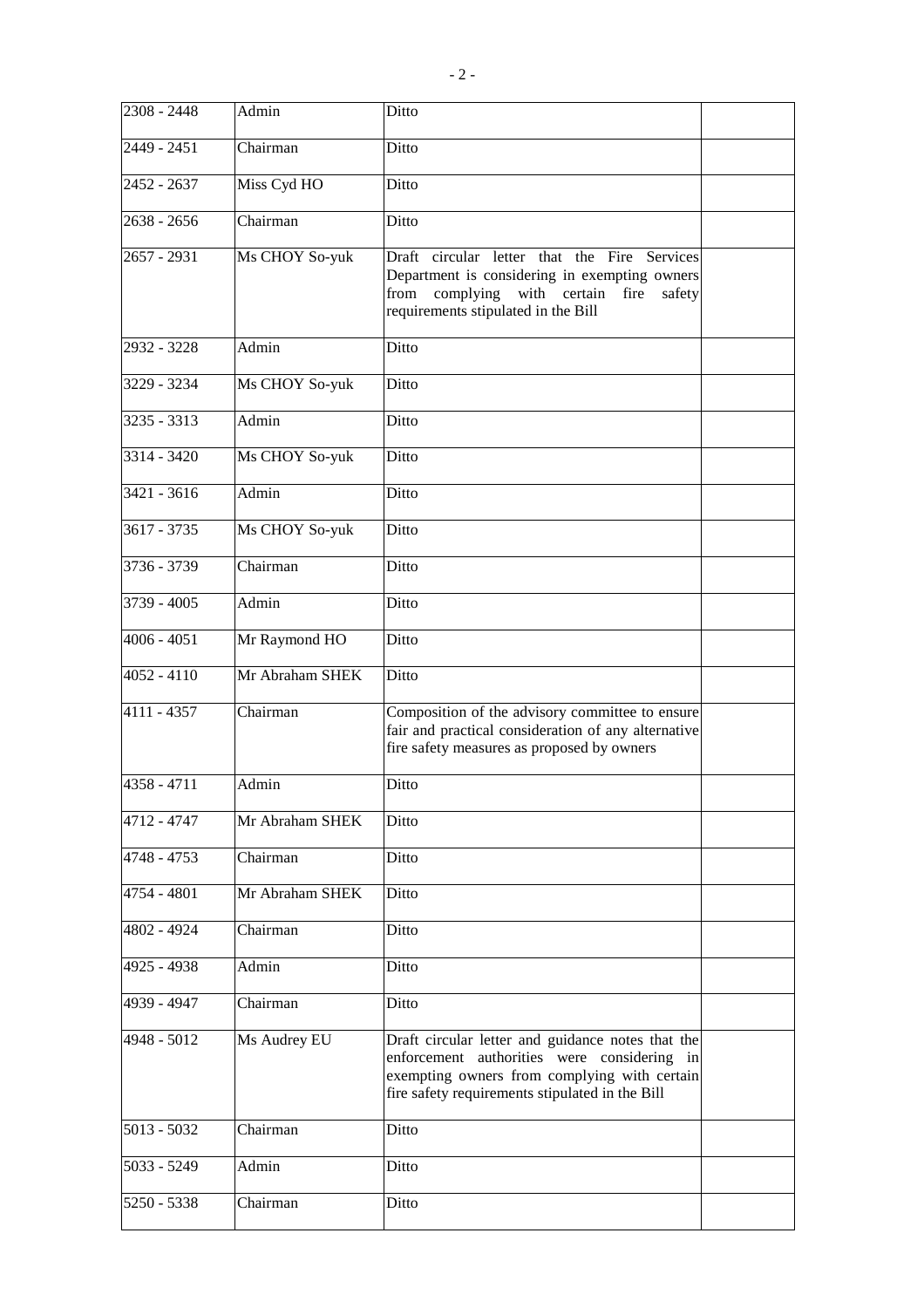| 5339 - 5443                  | Admin                            | Ditto                                                                                                         |  |
|------------------------------|----------------------------------|---------------------------------------------------------------------------------------------------------------|--|
| $5444 - 5511$                | Ms Audrey EU                     | Ditto                                                                                                         |  |
| 5512 - 5701                  | Admin                            | Ditto                                                                                                         |  |
| $5702 - 5737$                | Mr Abraham SHEK                  | Ditto                                                                                                         |  |
| $5738 - 5723$                | Admin                            | Ditto                                                                                                         |  |
| 5724 - 5726                  | Chairman                         | Ditto                                                                                                         |  |
| 5727 - 010116                | Admin                            | Ditto                                                                                                         |  |
|                              | 010117 - 010235  Ms CHOY So-yuk  | Ditto                                                                                                         |  |
| 010236 - 010321 Chairman     |                                  | Ditto                                                                                                         |  |
| 010322 - 010421 Ms Audrey EU |                                  | Ditto                                                                                                         |  |
| 010422 - 010445 Admin        |                                  | Ditto                                                                                                         |  |
|                              | 010446 - 010459 Mr Abraham SHEK  | Ditto                                                                                                         |  |
| 010500 - 010526 Chairman     |                                  | Ditto                                                                                                         |  |
|                              | 010527 - 010531 Ms CHOY So-yuk   | Ditto                                                                                                         |  |
| 010532 - 010533 Chairman     |                                  | Ditto                                                                                                         |  |
| 010534 - 010607              | Admin                            | Ditto                                                                                                         |  |
|                              | 010608 - 010718 Mrs Sophie LEUNG | Ditto                                                                                                         |  |
| 010719 - 010742 Chairman     |                                  | Ditto                                                                                                         |  |
|                              | 010743 - 010802 Ms CHOY So-yuk   | Ditto                                                                                                         |  |
| 010803 - 010811 Chairman     |                                  | Ditto                                                                                                         |  |
|                              | 010812 - 010816 Ms CHOY So-yuk   | Ditto                                                                                                         |  |
| 010817 - 010838 Chairman     |                                  | Sharing of cost for installing automatic sprinkler<br>system in non-domestic portion of composite<br>building |  |
| 010839 - 010915 Admin        |                                  | Ditto                                                                                                         |  |
| 010916 - 010929              | Chairman                         | Ditto                                                                                                         |  |
| 010930 - 010937              | Admin                            | Ditto                                                                                                         |  |
| 010938 - 011001              | Chairman                         | Ditto                                                                                                         |  |
| 011002 - 011032              | Admin                            | Ditto                                                                                                         |  |
| 011033 - 011036 Chairman     |                                  | Ditto                                                                                                         |  |
| 011037 - 011047              | Admin                            | Ditto                                                                                                         |  |
| 011048 - 011141              | Ms Audrey EU                     | Ditto                                                                                                         |  |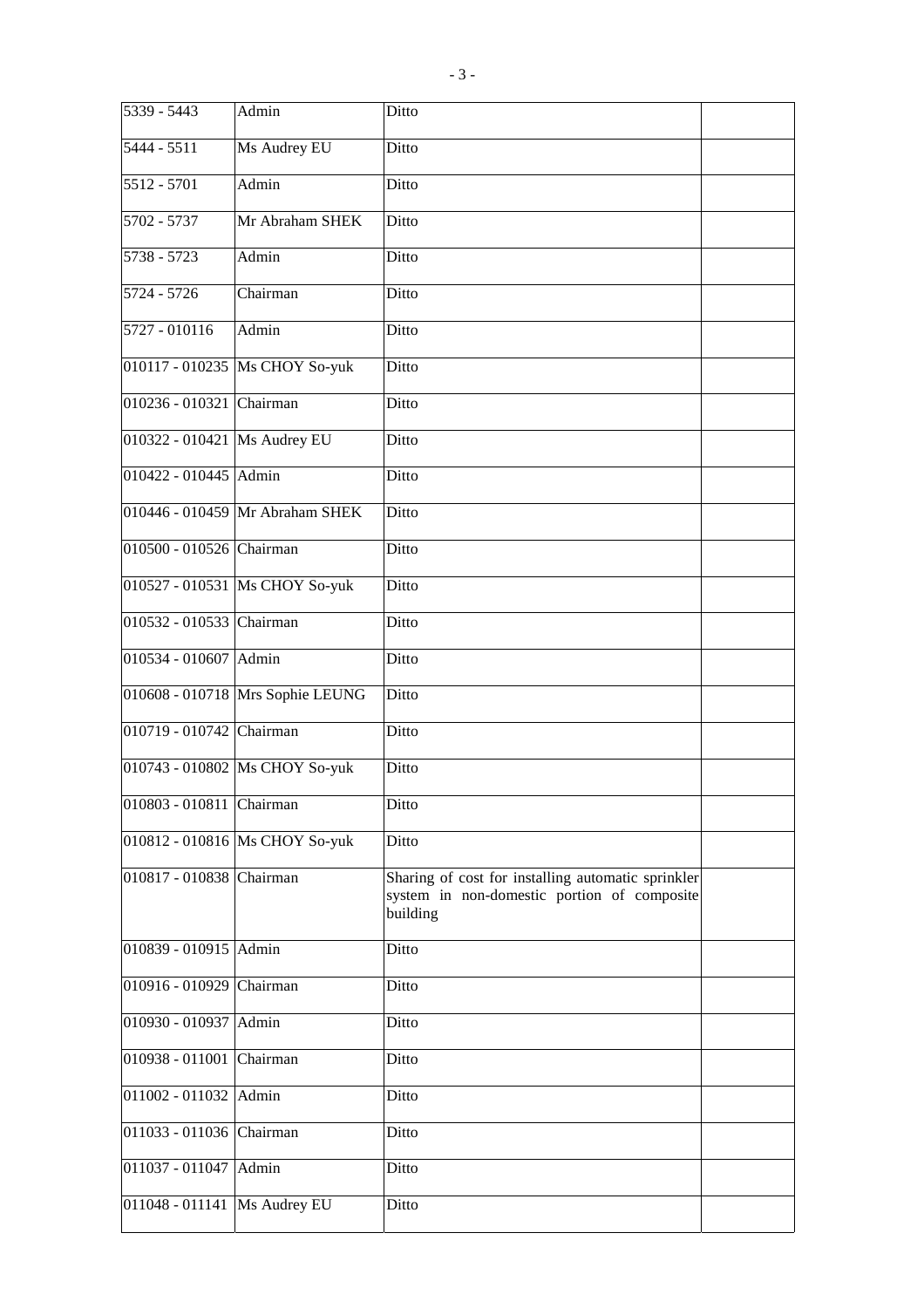| 011142 - 011148                | Chairman                         | Ditto                                                                                                                                                                                                                                  |  |
|--------------------------------|----------------------------------|----------------------------------------------------------------------------------------------------------------------------------------------------------------------------------------------------------------------------------------|--|
| 011149 - 011308 Admin          |                                  | Ditto                                                                                                                                                                                                                                  |  |
| 011309 - 011323                | Chairman                         | Ditto                                                                                                                                                                                                                                  |  |
| 011324 - 011339                | Admin                            | Ditto                                                                                                                                                                                                                                  |  |
| 011340 - 011347                | Chairman                         | Ditto                                                                                                                                                                                                                                  |  |
| 011348 - 011356 Admin          |                                  | Ditto                                                                                                                                                                                                                                  |  |
|                                | 011357 - 011364 Admin, Chairman  | Ditto                                                                                                                                                                                                                                  |  |
| 011365 - 011425                | Admin                            | Ditto                                                                                                                                                                                                                                  |  |
| 011426 - 011508 Chairman       |                                  | Ditto                                                                                                                                                                                                                                  |  |
| 011509 - 011608 Admin          |                                  | General principle for exempting the installation of<br>fire hydrant system in the non-domestic portion<br>of composite building (overall building height not<br>exceeding six storeys)                                                 |  |
| 011609 - 011618                | Chairman                         | Ditto                                                                                                                                                                                                                                  |  |
| 011619 - 011745                | Admin                            | General principles for exempting the installation<br>of fire hose system and emergency lighting in the<br>non-domestic portion of composite building<br>(overall building height not exceeding six storeys)                            |  |
| 011746 - 011809 Chairman       |                                  | Ditto                                                                                                                                                                                                                                  |  |
| 011810 - 011834                | Admin                            | Ditto                                                                                                                                                                                                                                  |  |
| 011835 - 011854                | Chairman                         | Ditto                                                                                                                                                                                                                                  |  |
| 011855 - 011925                | Admin                            | Ditto                                                                                                                                                                                                                                  |  |
| 011926 - 011943   Ms Audrey EU |                                  | Sharing of cost for installing fire hose system                                                                                                                                                                                        |  |
| 011944 - 012004 Admin          |                                  | Ditto                                                                                                                                                                                                                                  |  |
| 012005 - 012009 Chairman       |                                  | Ditto                                                                                                                                                                                                                                  |  |
| 012010 - 012104 Admin          |                                  | General principles for exempting the installation<br>of automatic sprinkler system, hose reel system<br>and emergency lighting in the non-domestic<br>portion of composite building (overall building<br>height more than six storeys) |  |
| 012105 - 012114 Chairman       |                                  | Ditto                                                                                                                                                                                                                                  |  |
|                                | 012115 - 012120   Ms CHOY So-yuk | Draft circular letter and guidance notes that the<br>enforcement authorities were considering in<br>exempting owners from complying with certain<br>fire safety requirements stipulated in the Bill                                    |  |
| 012121 - 012126 Chairman       |                                  | Ditto                                                                                                                                                                                                                                  |  |
|                                | 012127 - 012132 Ms CHOY So-yuk   | Ditto                                                                                                                                                                                                                                  |  |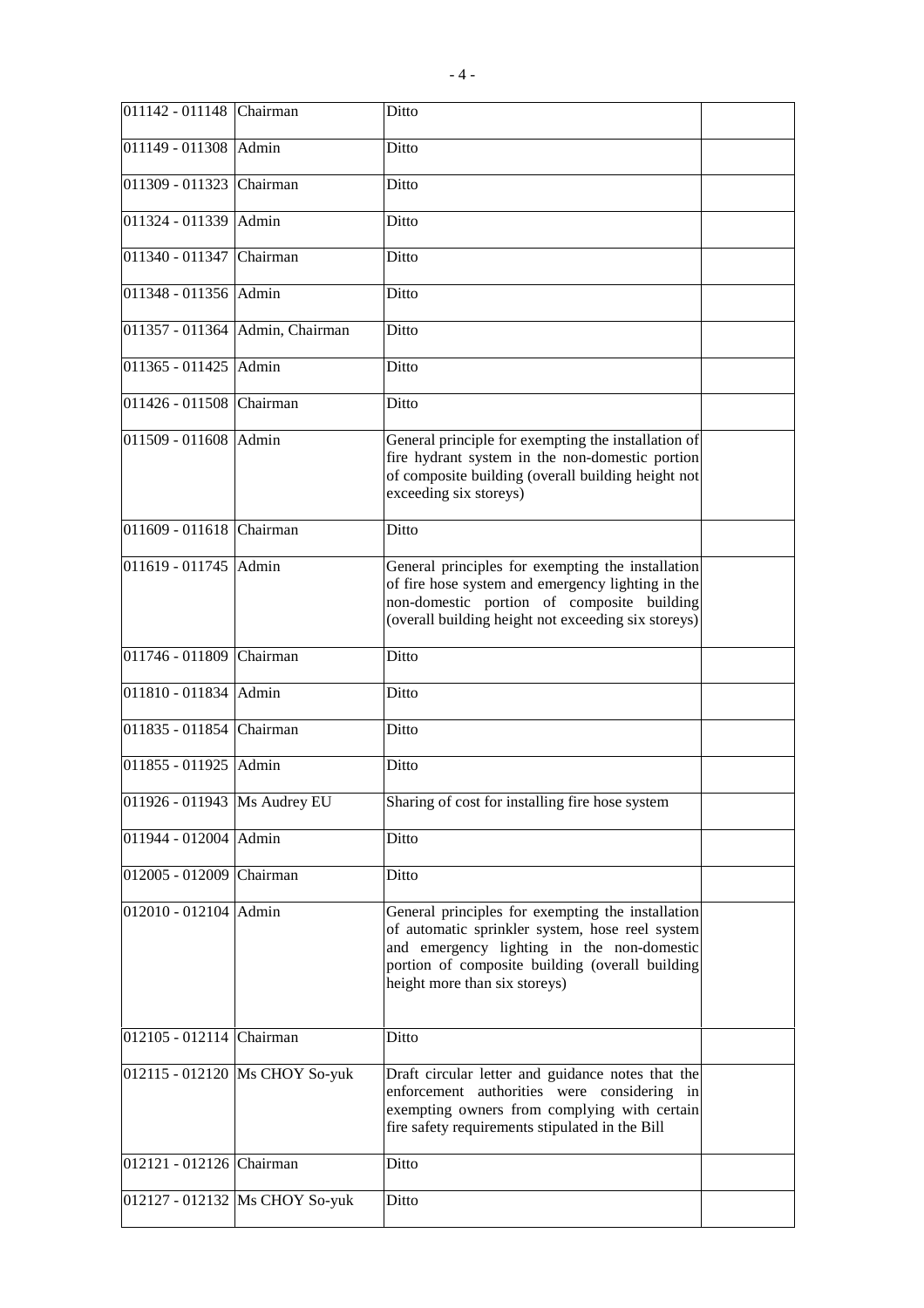| 012133 - 012139 Chairman     |                                | Ditto                                                                                                                                                                                                                                                                                                                                                                                                                                |  |
|------------------------------|--------------------------------|--------------------------------------------------------------------------------------------------------------------------------------------------------------------------------------------------------------------------------------------------------------------------------------------------------------------------------------------------------------------------------------------------------------------------------------|--|
|                              | 012140 - 012147 Ms CHOY So-yuk | Ditto                                                                                                                                                                                                                                                                                                                                                                                                                                |  |
| 012148 - 012150 Chairman     |                                | Ditto                                                                                                                                                                                                                                                                                                                                                                                                                                |  |
| 012151 - 012300 Admin        |                                | General principles for exempting the installation<br>of fire hydrant system and hose reel system in<br>domestic building or domestic portion of<br>composite building (overall building height not<br>exceeding six storeys) and the general principle<br>for exempting the installation of hose reel system<br>in domestic building or domestic portion of<br>composite building (overall building height more<br>than six storeys) |  |
| 012301 - 012306 Chairman     |                                | Ditto                                                                                                                                                                                                                                                                                                                                                                                                                                |  |
|                              | 012307 - 012551 Ms CHOY So-yuk | Consideration be given to exempting owners of<br>commercial premises from replacing their glass<br>door with fire door, and that owners whose<br>buildings had undergone renovation recently be<br>exempted from complying with certain new fire<br>safety requirements                                                                                                                                                              |  |
| 012552 - 012556 Chairman     |                                | Ditto                                                                                                                                                                                                                                                                                                                                                                                                                                |  |
| 012557 - 012700 Admin        |                                | Ditto                                                                                                                                                                                                                                                                                                                                                                                                                                |  |
|                              | 012701 - 012704 Ms CHOY So-yuk | Ditto                                                                                                                                                                                                                                                                                                                                                                                                                                |  |
| 012705 - 012722 Chairman     |                                | Draft guidance notes for exempting<br>the<br>installation of certain fire safety construction                                                                                                                                                                                                                                                                                                                                        |  |
| 012723 - 012956 Admin        |                                | Ditto                                                                                                                                                                                                                                                                                                                                                                                                                                |  |
| 012957 - 013104 Chairman     |                                | Ditto                                                                                                                                                                                                                                                                                                                                                                                                                                |  |
| 013105 - 013130 Ms Audrey EU |                                | Ditto                                                                                                                                                                                                                                                                                                                                                                                                                                |  |
| 013131 - 013132 Chairman     |                                | Ditto                                                                                                                                                                                                                                                                                                                                                                                                                                |  |
| 013133 - 013155 Ms Audrey EU |                                | Ditto                                                                                                                                                                                                                                                                                                                                                                                                                                |  |
| 013156 - 013208 Chairman     |                                | Ditto                                                                                                                                                                                                                                                                                                                                                                                                                                |  |
| 013209 - 013228 Ms Audrey EU |                                | Ditto                                                                                                                                                                                                                                                                                                                                                                                                                                |  |
| 013229 - 013351 Admin        |                                | Ditto                                                                                                                                                                                                                                                                                                                                                                                                                                |  |
| 013352 - 013510 Ms Audrey EU |                                | Ditto                                                                                                                                                                                                                                                                                                                                                                                                                                |  |
| 013511 - 013822 Admin        |                                | Ditto                                                                                                                                                                                                                                                                                                                                                                                                                                |  |
| 013823 - 013919 Ms Audrey EU |                                | Ditto                                                                                                                                                                                                                                                                                                                                                                                                                                |  |
| 013920 - 013943 Admin        |                                | Ditto                                                                                                                                                                                                                                                                                                                                                                                                                                |  |
| 013944 - 014023 Chairman     |                                | Date of next meeting                                                                                                                                                                                                                                                                                                                                                                                                                 |  |
|                              | 014024 - 014026 Ms CHOY So-yuk | Ditto                                                                                                                                                                                                                                                                                                                                                                                                                                |  |